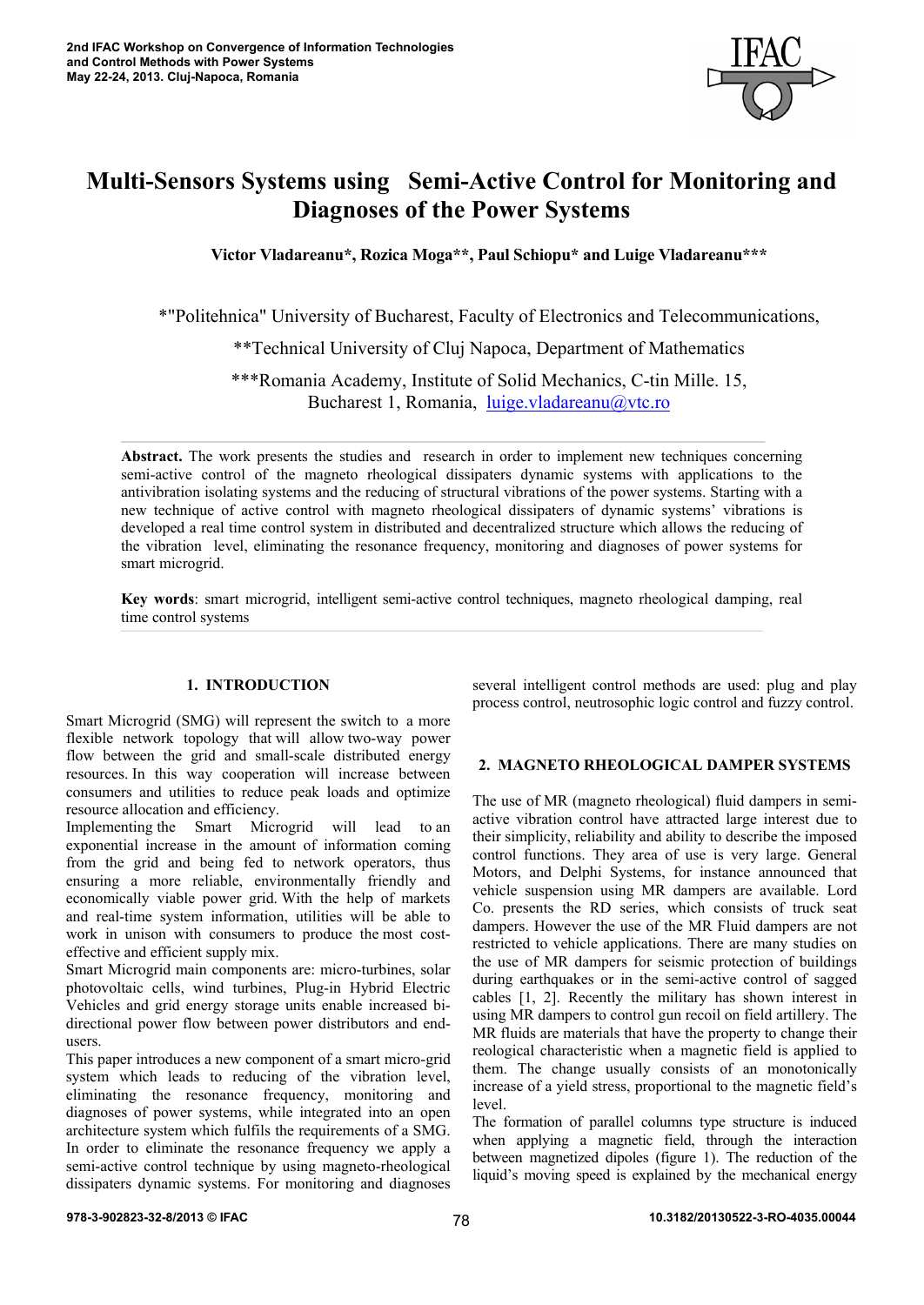necessary for overcoming the formation of these parallel structures, resembling chains. With the increase of the magnetic field applied to the MR liquid, there is a considerable increase in both its viscoelastic behaviour and the mechanical energy, resulting in a field dependent yield stress [6,9].



Fig.1The MR fluid at zero-field damping (a) and within a magnetic field (b)

The MR liquids are less known than the electro rheological liquids (ER). Both consist of polarized particle suspensions, non-colloidal, with micrometer scale measurements. Jacob Rabinow is considered to be the researcher who discovered the MR liquids, due to his activity after 1940. In parallel and in competition to him, Winslow researched ER liquids. This research led to more patents and published papers up to 1950,

without generating any notable applications. After almost 40 years, interest in these MR liquids has been once again raised through the works of Starkman (1991), Kordonsky (1993), Weis and Carlson (1994), which led to increased performance and the emerging of new applications such as controllable MR shock-absorbers used for the suspension of auto-seats, shockabsorbing systems for automobiles, etc.

#### *2.1. Stand for Real Time Measuring and Control*

The trial stand for real time measuring and control of the vertical vibration induced by the centrifugal force is presented in fig.2. The driving system consist of a  $3kW$  m<sub>1</sub> engine which drives an eccentrically disk  $D_{ex}$  of  $m_3$  mass. In order to obtain oscillations of the entire mechanical system by controlling of the electrical engine m1 an elimination of material from the  $D_{ex}$  disk was obtained in the form of a circle sector of approximately  $18<sup>0</sup>$ . The mechanical system subject to vibrations that is suspended from the base frame by two elastic lamellas  $L_e$  consists of a rigid metallic frame -  $C_M$  on which there is also suspended an  $m_2$  mass. For the damping of the entire system an MR liquid shock damper is used. The control of the  $m_1$  engine is achieved through an ACS frequency convertor controlled by an PLC [5].



Fig. 2. Stand for Real Time Measuring and Control of machinery rotating with magneto rheological damping at high speed

A computer with great processing power determines the mathematical model of the mechanical system dynamic behavior. The computer sends back to the PLC, off-line, a reference signal made on the basis of the mathematical model. In the active control phase the magneto rheological system behaves as an actuator with the role of energy dissipater in a PID loop. The reference signal is generated by the PLC on the basis of the data received from the computer. The gain, integration and derivation variables of the feedback loop are tuned through a PLC real time control system.

For the teach-in phase implementation, there is generated a m1 engine rotation speed with a linear slope and slowly variable, so that one may process and determine in real time, in a cvasi-simultaneous fashion, both the amplitude of the

oscillation of the mechanical system with the  $T_{PZ}$  vibration transducer with piezoceramic elements and the m1 motor's rotation speed  $(\omega_m)$ . The two signals, measured in real time, are stored by the PLC to form the system's transmissibility function, and sent by serial cable, off-line, to a PC server. After the numerical processing in the PC, the data is resent by serial cable to the PLC and stored in the EPROM.

In the control phase, the PLC receives the rotation  $(\omega_m)$  from the frequency convertor and generates, on the basis of the transmissibility function stored in the EPROM, the control current **i**<sub>MRD</sub> of the dampening to the magneto rheological liquid damper- MRD.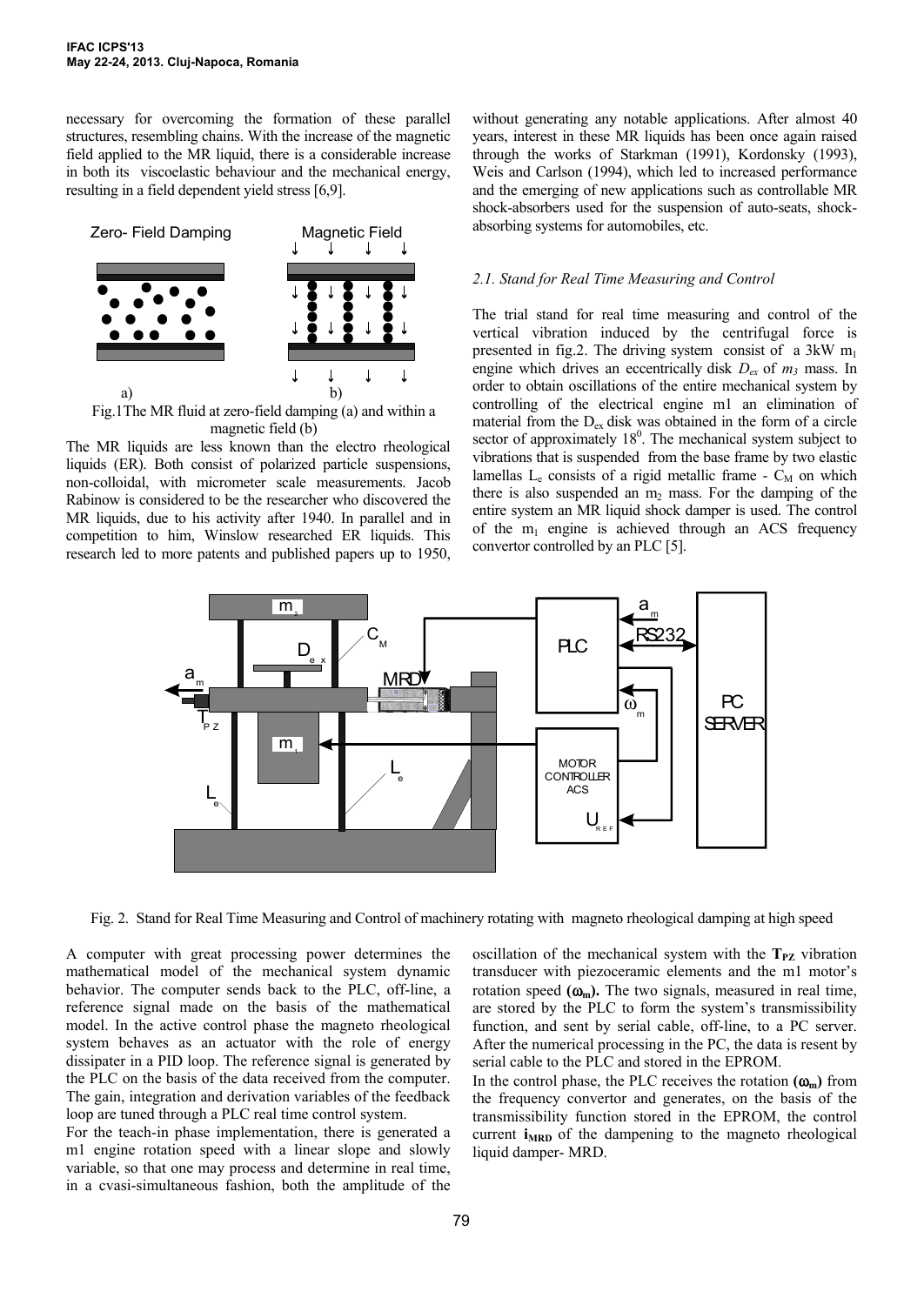#### *2.2. The MR damper Modeling*

The equation of motion, modeling the vertical vibration induced by the centrifugal forces of the unbalance as the machine is running down with linearly decreasing rotational speed (corresponding to constant friction torque) is [7,8]:

$$
M\ddot{x} + f\{x, \dot{x}, i[\omega(t)]\} + kx = m\omega_0^2 \left(1 - \frac{t}{t_s}\right)^2 \sin \omega_0 t \left(1 - \frac{t}{2t_s}\right)
$$

where:

- M-sprung mass (machine and foundation);
- m-unbalanced mass; e- excentricity;
- $ω<sub>0</sub>$  -nominal rotational speed;
- $t_{\text{t}}$  -time interval to attain full stop;
- $\omega(t) = \omega_0 t \left(1 \frac{t}{2t_s}\right)$  -variation of rotational speed from nominal value to full stop;
- $f\{x, \dot{x}, i[\omega(t)]\}$  damping force developed by magnetorheological device for supplied current  $i[\omega(t)]$
- k -stiffness coefficient of vibration isolation system;

According to the representations of Philips(1996), the MR liquid controlled through a magnetic field behaves like a plastic deformable material of Bingham's equations. In this way, considering a stress  $\tau$  on the field yield stress  $\tau$ <sub>y</sub>, the debit is determined through the Bingham equation [4]:

$$
\tau = \tau_{y}(H) + \eta \dot{\gamma}, \, \text{cu } \tau \geq \tau_{y}, \quad (1)
$$

At a yield stress having a  $10^{-3}$  order strain the material becomes viscoelastic, characterized by the relation:

$$
\tau = G\gamma, \ \text{cu} \ \tau \leq \tau_{y} \,, \tag{2}
$$

where G is the complex module of the material, which is dependent upon the applied magnetic field (Weiss, Carlson, 1994; Nakano, Yamamoto and Jolly 1997). When there is no magnetic field present, the MR liquid has a Newtonian characteristic. The model generated by the relations (1) and (2) was the basis for the researches regarding design for the real time control system.

#### **3. PLC SYSTEM FOR REAL TIME CONTROL**

The PLC system structure (Programmable Logical Control) is presented in figure 3 and is composed of three main modules:

- The analogical signal acquisition and logical control module
- Teach-in control module in phase 1
- Active control module in phase 2

The control commands are generated by the operator: startstop, disc rotation and work mode choosing, instructing, active or PC server communication.



Fig.3.Real Time Control Systems for the Active Control with the Magneto rheological Damping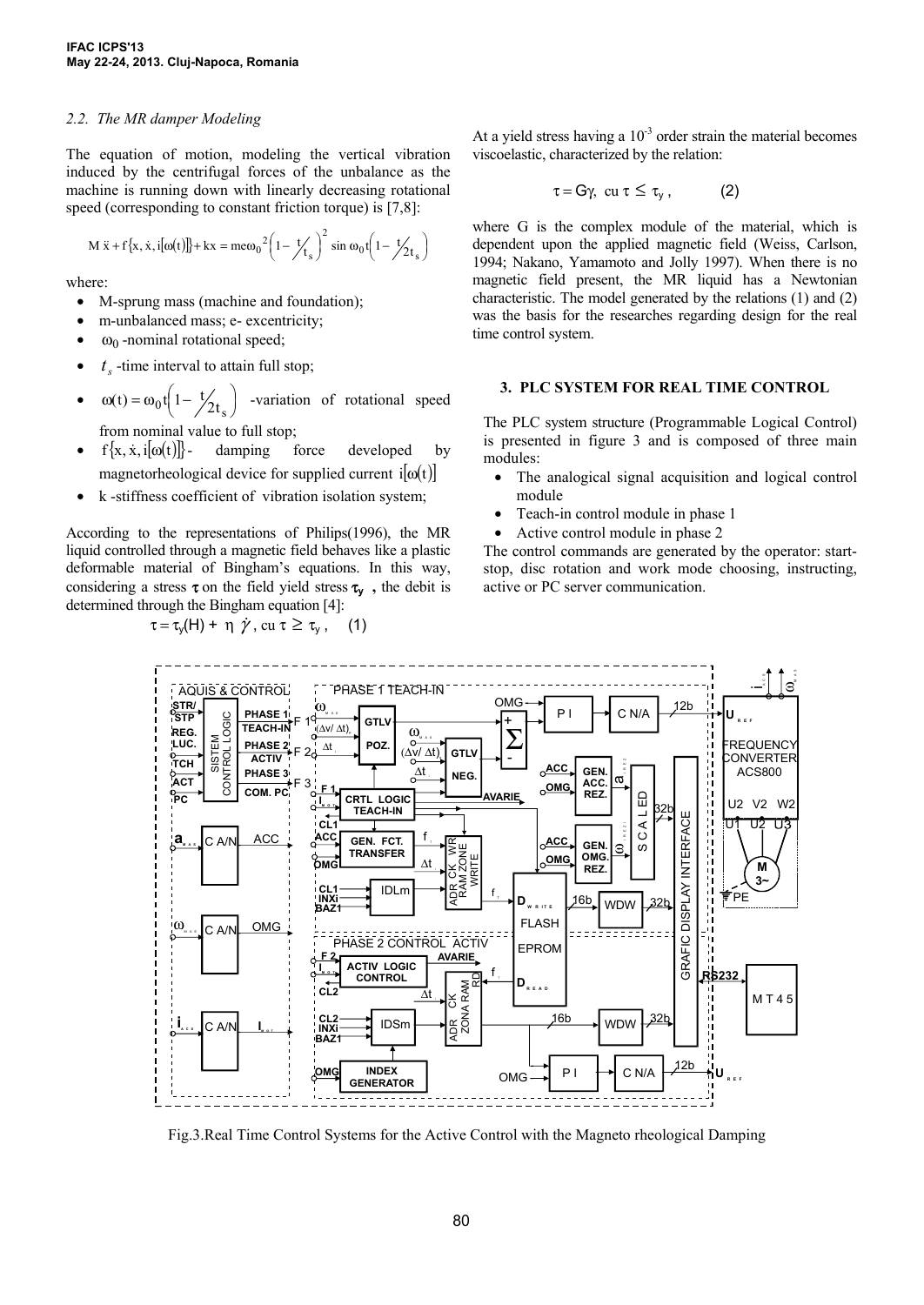From the input signals  $a_{\text{mas}}$  and  $\omega_{\text{mas}}$  through analogicalnumerical conversion with a 12 bits resolution, the numerical values ACC and OMG are obtained.

In the teach-in phase 1, references for the control of the  $D_{ex}$ disk rotation speed are generated, through GTLV POZ and GTLV NEG. The maximum rotation speed  $\omega_{\text{max}}$ , the slope of the rotation speed variation  $(\Delta v/\Delta t)$  and the sampling period Δti are taken into account. These parameters are stored by the operator from the MT45 graphical terminal or are transmitted by serial cable from the PC server.

Transfer functions generated are realized through (IDLm) indexed addressing where INXi index is processed as report between  $\omega_{\text{max}}$  and  $\Delta t_I$  sample period thus the memorized value to fit to measured speed. Because the obtained speed value from traducer is a sinusoidal signal it was necessary to obtain the cover signal for it. More than that, the PLC allows to view maxim speed and sound frequency through numerical memory of this values, there scale and MT45 transmission.

In active control phase is generating in real time command  $i_{MR}$ current of magnetically field of magneto rheological liquid damper - MRD. In this case, it is realized an index reading from EPROM memory of ACC speed value report to OMG rotation speed. The resulted value is input for SCL scale module and analogical converted with 12b resolution to generate  $i_{MR}$ . Also, by 32b conversion and serial transmission to MT45 numerical value of command current of  $i_{MR}$ magnetic field could be read on graphic terminal.

#### **4. MULTI-SENSORS DECENTRALIZED AND DISTRIBUTED SYSTEM STRUCTURE**

This control method also addresses to applications with a greater number of rotating machines placed over a large space. In this case, there was developed an open architecture system with decentralized and distributed structure which allows the real time control of rotating machines (figure 4). The open architecture system [3;5] executes in the teach-in phase a test cycle with  $(a_n, \omega_m, i_{MR})$  date vector acquisitions in condition of zero field damping for magneto rheological liquid damper- MRD. The received data are serial sent to a PC server which, through numerical processing, generate transfer functions between  $i_{MR}$  command current of the liquid MR magnetic field and the rotation speed of the machine.



Fig.4. Real Time Control of Rotating Machines using Multi-Sensors Open Architecture System

These numerical values are serial resent in off-line mode to PLC which are memorized in EPROM memory and are used in the adjusting loop as reference for real time control of the level of damping.

Another possibility is for phase 1 control method to be auto teaching. Thus, the teach-in function would acquire in each cycle or pre-established time periods, with on-line transmission of numerical values to the PC server. *The data received by the PLC* after being processed by the PC server will enter into the  $i_{MR}$  current adjusting loop for the MRD real time control damper to which there will be applied the fuzzy adjusting method. Of course, this approach will impose the use of PLCs with much lowered time cycle and a high-speed communication bus (ARCNET, PC-NET,CAN-BUS, fiber optic, etc.).

#### *4.1. Open Architecture System for Smart Microgrid*

Designing a mathematical model that is complete enough for smart micro-grid study is of interest both from the point of view of achieving a high quality system for intelligent control, as well as with the aim of verifying the underlying principles and simplification hypotheses which are the basis of algorithms used in real time control programs. With the aid of such a model of the control system, a considerable part of the algorithm hypotheses can be evidenced and eliminated from the design phase, which leads to less time and effort during computer simulations.

The control system is distributive with many process areas, sensors and periphery equipment such as: LAN network for offline communication, CAN fast network for online control,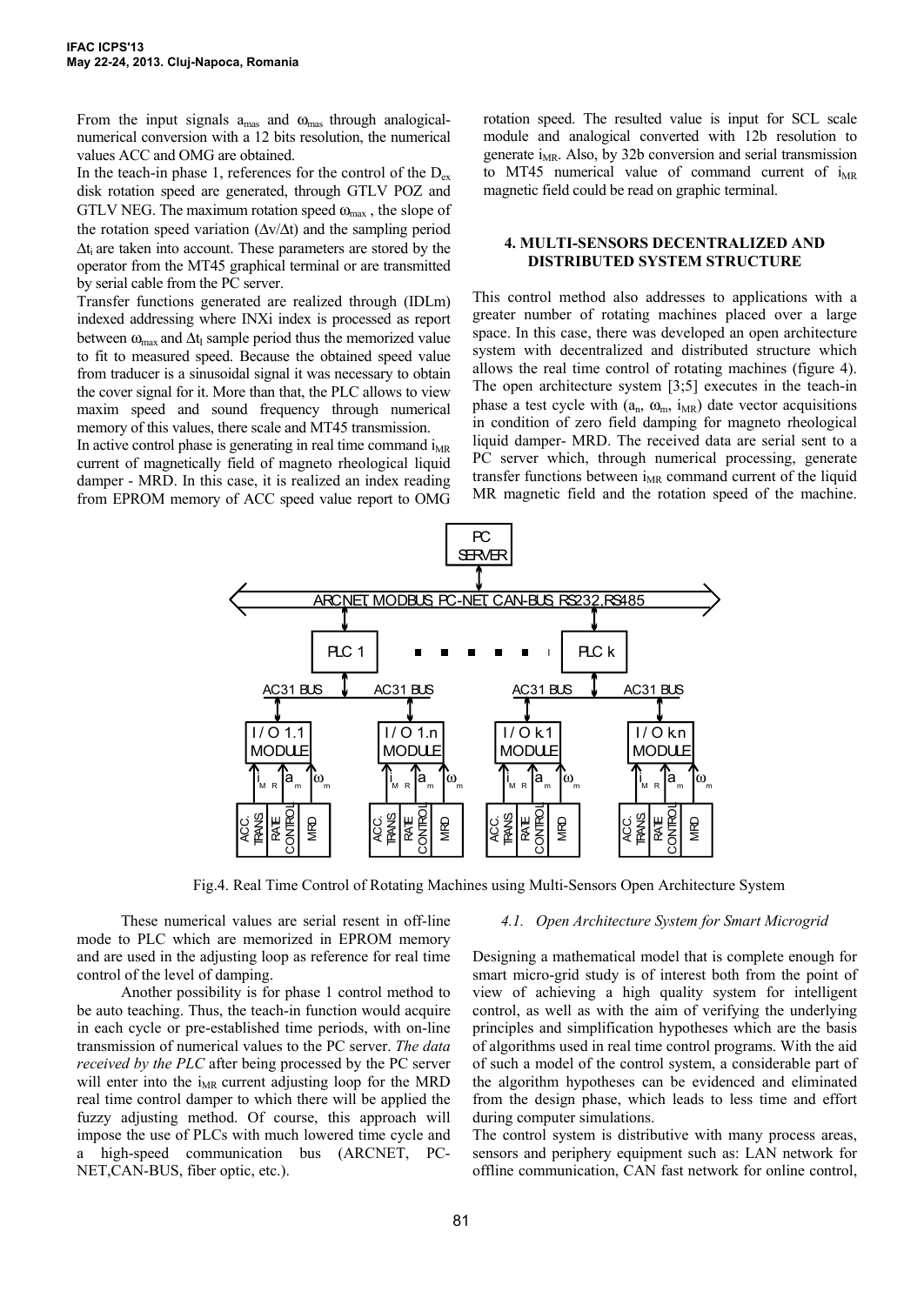digital and analogue interface modules, etc. By using distributive open architecture control, the informational load on the main controller is diminished. For this we developed a slave control system and communication lines to the main (master) control system. The system was conceived as open architecture (OAH), in distributed and decentralized structure, to easily allow for the development of new applications or adding new hardware or software modules for new control functions. Figure 5 shows the general configuration of an open architecture system for the smart micro-grid using magneto rheological dissipaters dynamic systems and intelligent control.



Fig. 5. Open architecture system for smart microgrid using magneto rheological dissipaters dynamic systems and intelligent control

The following outlines succinctly the new control modules. The open architecture system provide the following characteristics for the Smart Microgrid:

- **Self Healing and Adaptive (SHA)**, which will consist of continuous self assessments to monitor and analyze its operational status.
- **Improved Quality of Power (IQP).**
- **Integration of a Wide Variety of renewable energy sources.**
- **Improved System Reliability.** The Smart Microgrid will provide dynamic, real-time monitoring, control and optimization of grid operations and resources, by implementing advanced network visualization, a more efficient balance between demand and supply, cyber security, significant reductions in residential peak demand energy consumption,

• **Increased Efficiency (IEF).** Advanced power electronics will improve the quality of the power supply by allowing for variable-speed operation of electric generators and motors, controlling reactive power.

• **Environmental Benefits (EVB).** Improved integration of smaller generators in the distribution system will increase the role **of renewable energy supplies in meeting regional demand**.

**Smart grid interoperability** is the basis for the system implementation, which ensure the capability of different systems and devices to communicate and operate effectively with one another in a "plug-and-play" fashion.

**Intelligent control methods** is used for implementing a smart microgrid with plug and play operability are: fuzzy control, neutrosophic logic control and plug and play process control. The **Plug-and-Play Process Control** (ICF7 Interfece Control) is the main part of an adaptive system that can be upgraded with new sensors/actuators in a easy to use way. The system detects new signals, and determines their usefulness and exploits it in an optimal way over time. The two main ways to reconfigure the control system after the detection of other signals are to recreate the entire design or network which is controlled, or by adding new nodes and features on the existing design or network. The modeling and